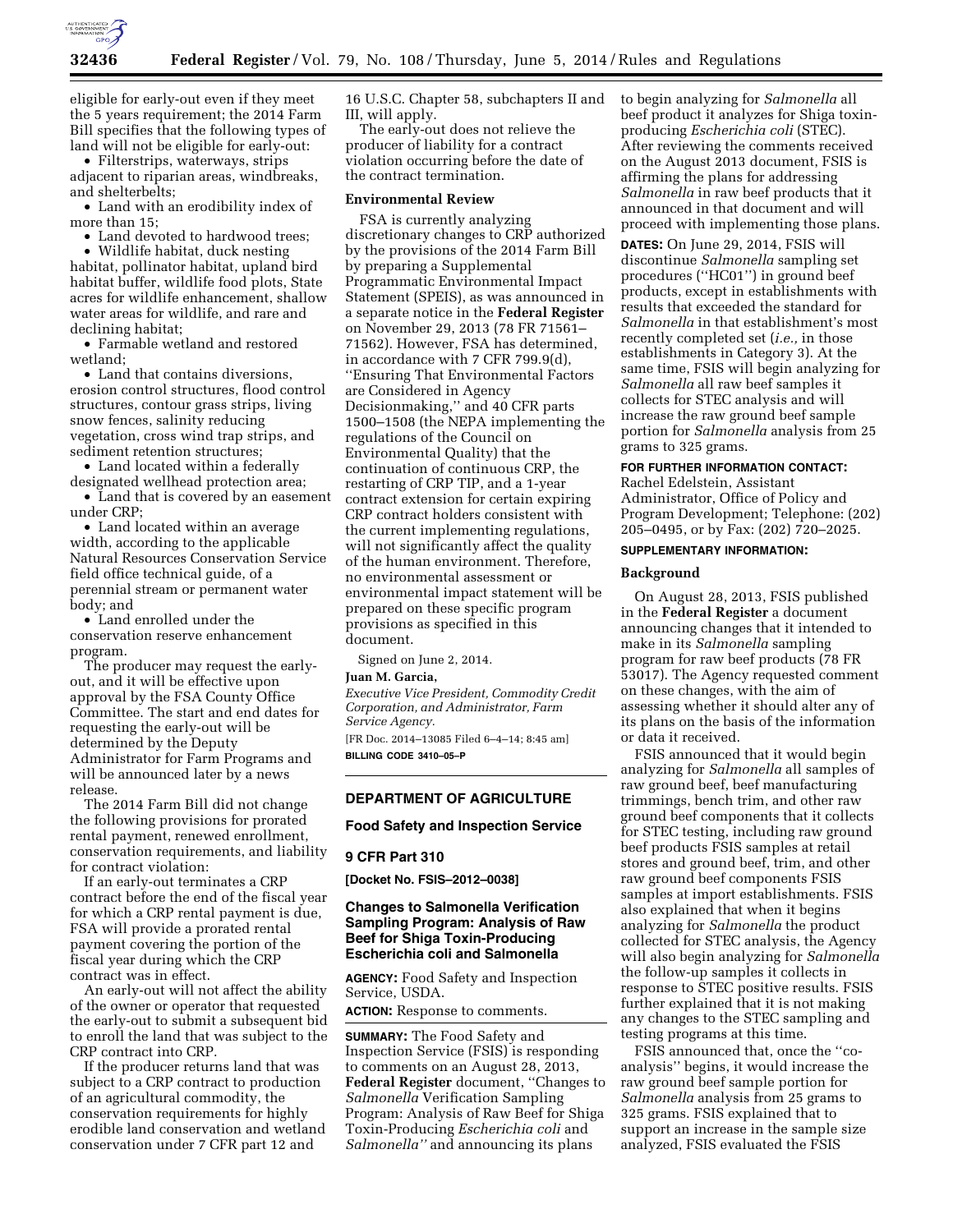*Salmonella* detection method (FSIS Microbiology Laboratory Guidebook Chapter 4.06) using 325 gram samples. Based on this analysis, FSIS expects the increase in the analytical portion size to have at least the same, but likely more of a positive, impact on public health because the likelihood of detecting positive samples increases with the analytical portion size.

FSIS described how it intends to use results generated from its raw ground beef (MT43) and beef manufacturing trimming (MT60) verification sampling programs to estimate the *Salmonella*  prevalence in those products and to develop a new *Salmonella* performance standard for ground beef product. FSIS explained that the low incidence of *Salmonella* on beef manufacturing trimmings does not support development of a *Salmonella*  performance standard for those trimmings. FSIS also explained that, because of the limited number of available samples scheduled and collected, the Agency does not believe it is possible to estimate prevalence for *Salmonella* in raw ground beef components other than beef manufacturing trimmings (such as bench trim).

FSIS explained that it intends to develop a new performance standard that will likely lead establishments producing ground beef to strengthen their own *Salmonella* control measures. Such changes at establishments will likely have a positive impact on public health.

FSIS also announced that it intends to enumerate samples that confirm *Salmonella*-positive using the Most Probable Number (MPN) quantitative procedure, and that it will continue to evaluate *Salmonella* isolates from the screen-positive samples for multi-drug resistance, to serotype the samples, and to use pulsed-field gel electrophoresis (PFGE) to identify specific strains of *Salmonella.* FSIS explained that, through this analysis, FSIS will determine whether Agency-positive *Salmonella* results are associated with illnesses or serotypes of human health significance. If FSIS finds that establishments have produced product associated with illness, FSIS will typically conduct an Incident Investigation Team Review or Food Safety Assessment at the establishment.

FSIS also announced in the same document that, except for establishments with results that exceeded the standard for *Salmonella* in that establishment's most recently completed set (i.e., those establishments in category 3), it would discontinue *Salmonella* sampling sets for ground

beef products at least until it establishes a revised *Salmonella* performance standard for ground beef. FSIS explained that, when collecting samples for a *Salmonella* set, FSIS inspection program personnel submit the samples to FSIS laboratories for analysis over a defined number of sequential days of production to complete the sample set.

FSIS stated that it would consider alternatives to set-based testing for *Salmonella,* including a ''moving window'' approach to process control, to be put into effect when the revised performance standard is implemented. FSIS explained that under a ''moving window'' approach, the Agency would evaluate a certain number of sequential results from a single establishment to assess process control. For example, if the Agency chose to evaluate 20 results under the ''moving window'' approach, it would assess the most recent 20 FSIS results for a particular establishment. FSIS explained that this new approach would allow for on-going scheduled *Salmonella* sampling, similar to the approach FSIS uses for STEC testing, and would provide FSIS with more flexibility for scheduling sample collection at different establishments. The Agency requested comment on the ''moving window'' approach.

In addition, FSIS explained that it is considering implementing new sampling of product classes not subject to the Agency's sampling and testing for *Salmonella.* The Agency stated that it was considering sampling and testing for *Salmonella* in pork trim, pork parts, ground pork, chicken parts, and lamb carcasses.

FSIS explained that the changes that it announced to its *Salmonella* sampling procedures would permit it to analyze more samples at the same time at lower cost to the Agency than does the current method. Through this new approach, FSIS will be able to analyze for *Salmonella* beef manufacturing trimmings and other raw ground beef components at slaughter establishments. Sampling these products will provide FSIS more information about *Salmonella* at these establishments than FSIS was able to gather through carcass testing.

The final rule ''Pathogen Reduction; Hazard Analysis and Critical Control Point (PR/HACCP) Systems,'' which FSIS published on July 25, 1996 (61 FR 38805–38989; *[http://www.fsis.usda.gov/](http://www.fsis.usda.gov/OPPDE/rdad/FRPubs/93-016F.pdf) [OPPDE/rdad/FRPubs/93-016F.pdf](http://www.fsis.usda.gov/OPPDE/rdad/FRPubs/93-016F.pdf)*), set *Salmonella* performance standards for establishments producing selected classes of raw meat products, including ground beef, steers and heifers, and cows and bulls (9 CFR 310.25(b)). In 2011, FSIS stopped sampling and

testing for *Salmonella* in steers and heifers and cows and bulls because percent positive findings were very low (less than one percent), and this carcass sampling was expensive for the Agency.

After carefully considering all comments received, FSIS has determined that no changes are needed in the plans it announced in the August 2013 **Federal Register** document. Thus, on June 29, 2014, FSIS will discontinue *Salmonella* sampling set procedures in ground beef products (''HC01''), except in those establishments in Category 3. At the same time, FSIS will begin analyzing for *Salmonella* all raw beef samples it collects for STEC analysis and will increase the raw ground beef sample portion for *Salmonella* analysis from 25 grams to 325 grams.

Also, consistent with what the Agency announced in the August 2013 **Federal Register** document, FSIS intends to use the results from its verification sampling program to estimate *Salmonella* prevalence in raw ground beef and beef manufacturing trimmings and to develop a new *Salmonella* performance standard for ground beef product. FSIS will announce any new standard in the **Federal Register** and request comment on it before implementing it. FSIS intends to develop and propose the new standard next fiscal year.

In addition, FSIS announced its *Salmonella* Action Plan on December 4, 2013.1 According to the plan, FSIS intends to complete a risk assessment and develop *Salmonella* performance standards for comminuted poultry and poultry parts this fiscal year and performance standards and, if needed, sampling programs for hog carcasses and pork products next fiscal year.

The following is a summary of the relevant comments received and FSIS's responses.

## **Summary of Comments and Responses**

FSIS received ten comments in response to the August 2013 **Federal Register** document. The comments were from trade associations, private citizens, consumer advocacy associations, including a joint submission from two consumer advocacy organizations, a large meat processor, and a foreign government.

# *A. General Support for the Proposed Changes*

*Comments:* Most of the comments supported the proposed changes to procedures for *Salmonella* verification

<sup>1</sup>*[http://www.fsis.usda.gov/wps/portal/fsis/topics/](http://www.fsis.usda.gov/wps/portal/fsis/topics/food-safety-education/get-answers/food-safety-fact-sheets/foodborne-illness-and-disease/salmonella/sap) [food-safety-education/get-answers/food-safety-fact](http://www.fsis.usda.gov/wps/portal/fsis/topics/food-safety-education/get-answers/food-safety-fact-sheets/foodborne-illness-and-disease/salmonella/sap)[sheets/foodborne-illness-and-disease/salmonella/](http://www.fsis.usda.gov/wps/portal/fsis/topics/food-safety-education/get-answers/food-safety-fact-sheets/foodborne-illness-and-disease/salmonella/sap) [sap.](http://www.fsis.usda.gov/wps/portal/fsis/topics/food-safety-education/get-answers/food-safety-fact-sheets/foodborne-illness-and-disease/salmonella/sap)*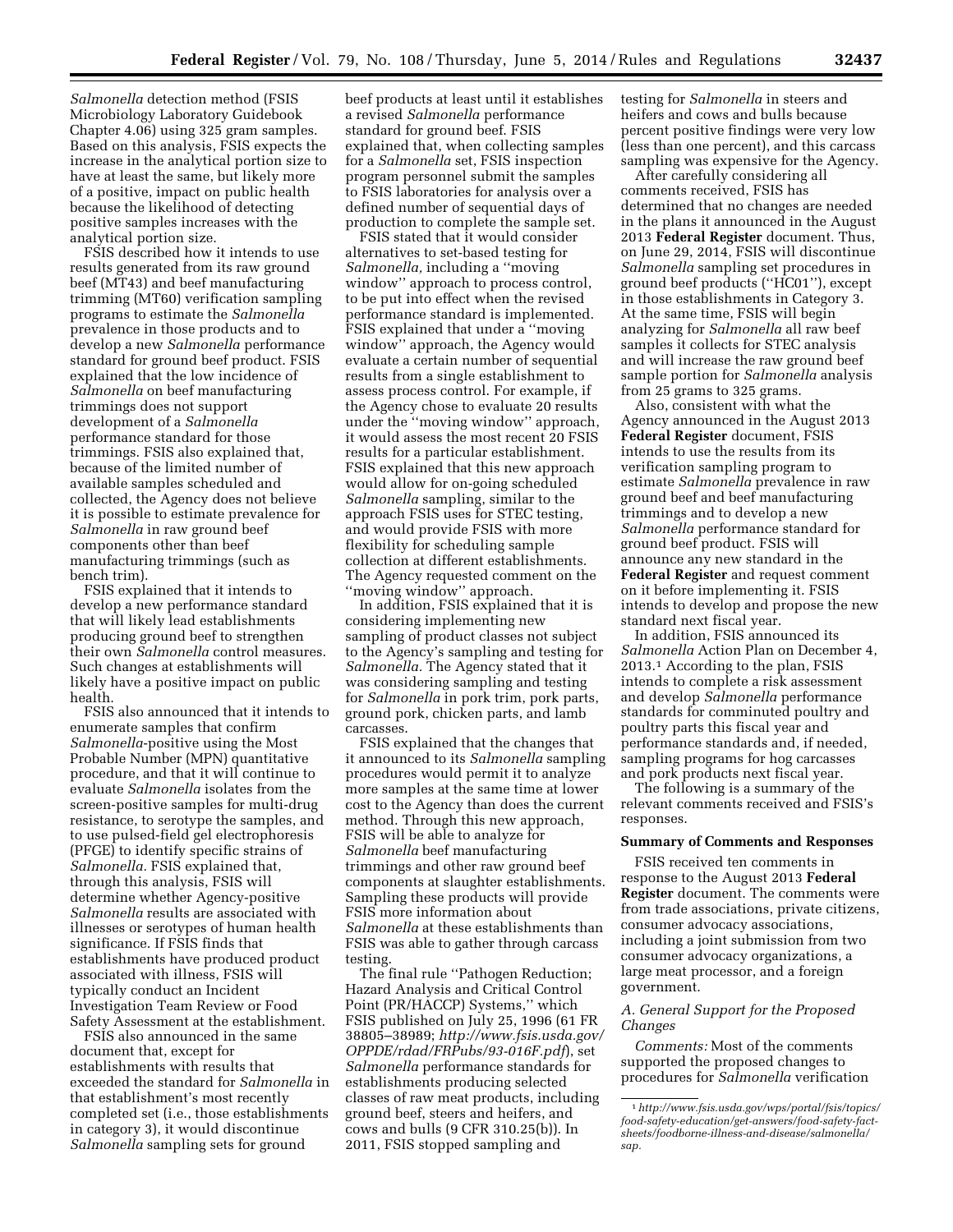sampling and testing of raw beef products because the changes will improve Agency efficiencies. In addition, several comments supported the Agency's intent to estimate *Salmonella* prevalence in raw beef products, to serotype or enumerate positive samples, to identify specific strains of *Salmonella,* and to develop a new *Salmonella* performance standard for ground beef.

# *B. General Opposition to Verification Sampling and Testing of Raw Beef Products*

*Comment:* One private citizen opposed FSIS verification sampling and testing for *Salmonella* in raw beef products because of recent research suggesting that *Salmonella* may naturally occur in the lymph nodes of cattle. According to the commenter, this detail makes it impossible for establishments to completely eliminate *Salmonella* from any raw beef product. The commenter recommended that, rather than focusing on verification sampling at the establishment, FSIS focus its resources on researching preharvest controls for *Salmonella* in cattle and educating consumers on how to properly handle and cook raw beef products.

*Response:* FSIS collects samples of meat and poultry products from an establishment for pathogen testing to verify whether the establishment is effectively addressing the pathogen. When FSIS collects product for *Salmonella* analysis as part of a set, FSIS verifies whether the establishment is maintaining process control in slaughter or certain processing operations. FSIS uses the results of these and other verification tasks to guide policy development and focus Agency resources on those activities that will best protect public health.

In May 2010, FSIS issued guidance to beef slaughter establishments on preharvest management controls for reducing *Escherichia coli* (*E. coli*) O157:H7 shedding in beef cattle.2 FSIS is updating this guidance to include other STEC and intends to make the updated guidance available to the establishments soon. Similarly, in November 2011, FSIS met with stakeholders to discuss pre-harvest pathogen control strategies for reducing prevalence of STEC and of *Salmonella*  in and on cattle (76 FR 63901; Oct. 14, 2011). In addition, FSIS conducts multiple consumer education

campaigns to inform the American public of the proper methods for handling and cooking meat and poultry, so that any potential food-safety hazard is reduced to a minimum.3

*Comment:* A large meat processor generally opposed FSIS verification sampling and testing of portioned fine and coarse ground beef products that are ground at a primary establishment and subsequently portioned at a second establishment because sampling and testing of product from the second establishment is potentially duplicative.

*Response:* FSIS collects samples of ground product at establishments that grind product or form patties. FSIS does not collect samples of ground beef products for *E. coli* O157:H7 (or other STEC) analysis at establishments that only pack or portion and do not grind or form patties. When FSIS begins analyzing all raw beef samples collected for STEC analysis for *Salmonella,* FSIS would also analyze any raw ground beef product samples (e.g., formed raw beef patties) collected for *E. coli* O157:H7 for *Salmonella.* 

# *C. Larger Analytical Sample Portion*

*Comment:* Two trade associations requested additional information on the protocol for obtaining the larger 325 gram analytical portion used for *Salmonella* testing.

*Response:* FSIS inspection program personnel will continue to collect samples of raw beef products for FSIS verification testing using the collection protocols outlined in FSIS Directive 10,010.1 4 and associated FSIS Notices. FSIS has determined that the amount of product inspectors currently collect (about 2 lb or 907 g) will provide the FSIS laboratories with sufficient product to analyze the samples using the larger analytical portion (325 g) for both *Salmonella* and STEC.

*Comment:* A trade association and a large meat processor requested that the Agency consider and make note of the larger portion for *Salmonella* analysis when reporting program results because the larger analytical portion will likely yield more positive results.

*Response:* When FSIS begins posting on its Web page the results obtained using the larger analytical portion, FSIS will note that the results are from samples it analyzed using the larger portion size. In addition, the Agency will report periodically to each establishment whose product the Agency collects the establishment's test results compared with industry-wide results. FSIS will also post aggregate results of this testing as part of its quarterly report on *Salmonella.* 

*Comment:* Another trade association suggested that FSIS evaluate whether increasing the analytical portion from 25 to 325 grams increases the likelihood of detecting *Salmonella* positive samples.

*Response:* As noted above, based on the analysis discussed in the 2013 **Federal Register** document, FSIS expects the increase in the analytical portion size to have at least the same, but likely more of a positive impact on public health because the likelihood of detecting positive samples increases with the analytical portion size.

*Comment:* One trade association noted that many of its members supply raw beef products to the Agricultural Marketing Service (AMS) for various Federal food and nutrition assistance programs. The association asked FSIS to coordinate with AMS on related sampling protocol requirements to ensure a seamless transition.

*Response:* FSIS has notified AMS of its intent to make changes in its *Salmonella* verification sampling program for raw beef products.

## *D. Estimating Prevalence*

*Comment:* The consumer group joint submission stated that FSIS failed to address two critical statistical requirements when estimating prevalence of *Salmonella* in ground beef: the sampling must be representative of population and the sampling must provide desired precision.

*Response:* The statistical sampling design for FSIS's raw ground beef verification sampling program is detailed in the Report on the Food Safety and Inspection Service's Microbiological and Residue Sampling Programs (FSIS, 2011).<sup>5</sup> The sampling design is volume-weighted (i.e., probability is proportional to sample size) to provide for sampling that is representative of national production volume.

In 2012, FSIS determined that its MT43 sampling program is sufficiently representative and provides the needed precision to compute prevalence of *E. coli* O157:H7 in raw ground beef.6 Moreover, FSIS expects that *Salmonella*  will occur in raw beef products at a rate

<sup>2</sup>Available at *[http://www.fsis.usda.gov/wps/wcm/](http://www.fsis.usda.gov/wps/wcm/connect/d5314cc7-1ef7-4586-bca2-f2ed86d9532f/Reducing_Ecoli_Shedding_In_Cattle_0510.pdf?MOD=AJPERES) [connect/d5314cc7-1ef7-4586-bca2-f2ed86d9532f/](http://www.fsis.usda.gov/wps/wcm/connect/d5314cc7-1ef7-4586-bca2-f2ed86d9532f/Reducing_Ecoli_Shedding_In_Cattle_0510.pdf?MOD=AJPERES) Reducing*\_*Ecoli*\_*[Shedding](http://www.fsis.usda.gov/wps/wcm/connect/d5314cc7-1ef7-4586-bca2-f2ed86d9532f/Reducing_Ecoli_Shedding_In_Cattle_0510.pdf?MOD=AJPERES)*\_*In*\_*Cattle*\_ *[0510.pdf?MOD=AJPERES.](http://www.fsis.usda.gov/wps/wcm/connect/d5314cc7-1ef7-4586-bca2-f2ed86d9532f/Reducing_Ecoli_Shedding_In_Cattle_0510.pdf?MOD=AJPERES)* 

<sup>3</sup>See *[http://www.fsis.usda.gov/wps/portal/fsis/](http://www.fsis.usda.gov/wps/portal/fsis/topics/food-safety-education) [topics/food-safety-education.](http://www.fsis.usda.gov/wps/portal/fsis/topics/food-safety-education)* 

<sup>4</sup>Available at *[http://www.fsis.usda.gov/wps/wcm/](http://www.fsis.usda.gov/wps/wcm/connect/c100dd64-e2e7-408a-8b27-ebb378959071/10010.1Rev3.pdf?MOD=AJPERES) [connect/c100dd64-e2e7-408a-8b27-ebb378959071/](http://www.fsis.usda.gov/wps/wcm/connect/c100dd64-e2e7-408a-8b27-ebb378959071/10010.1Rev3.pdf?MOD=AJPERES) [10010.1Rev3.pdf?MOD=AJPERES.](http://www.fsis.usda.gov/wps/wcm/connect/c100dd64-e2e7-408a-8b27-ebb378959071/10010.1Rev3.pdf?MOD=AJPERES)* 

<sup>5</sup>Available at *[http://www.fsis.usda.gov/wps/wcm/](http://www.fsis.usda.gov/wps/wcm/connect/0816b926-c7ee-4c24-9222-34ac674ec047/FSIS_Sampling_Programs_Report.pdf?MOD=AJPERES) [connect/0816b926-c7ee-4c24-9222-34ac674ec047/](http://www.fsis.usda.gov/wps/wcm/connect/0816b926-c7ee-4c24-9222-34ac674ec047/FSIS_Sampling_Programs_Report.pdf?MOD=AJPERES) FSIS*\_*Sampling*\_*Programs*\_*[Report.pdf?MOD=](http://www.fsis.usda.gov/wps/wcm/connect/0816b926-c7ee-4c24-9222-34ac674ec047/FSIS_Sampling_Programs_Report.pdf?MOD=AJPERES) [AJPERES](http://www.fsis.usda.gov/wps/wcm/connect/0816b926-c7ee-4c24-9222-34ac674ec047/FSIS_Sampling_Programs_Report.pdf?MOD=AJPERES)*.

<sup>6</sup>Available at *[http://www.fsis.usda.gov/wps/wcm/](http://www.fsis.usda.gov/wps/wcm/connect/56b2ccbd-ad57-4311-b6df-289822d28115/Prevalence_Estimates_Report.pdf?MOD=AJPERES) [connect/56b2ccbd-ad57-4311-b6df-289822d28115/](http://www.fsis.usda.gov/wps/wcm/connect/56b2ccbd-ad57-4311-b6df-289822d28115/Prevalence_Estimates_Report.pdf?MOD=AJPERES) Prevalence*\_*Estimates*\_*[Report.pdf?MOD=AJPERES](http://www.fsis.usda.gov/wps/wcm/connect/56b2ccbd-ad57-4311-b6df-289822d28115/Prevalence_Estimates_Report.pdf?MOD=AJPERES)*.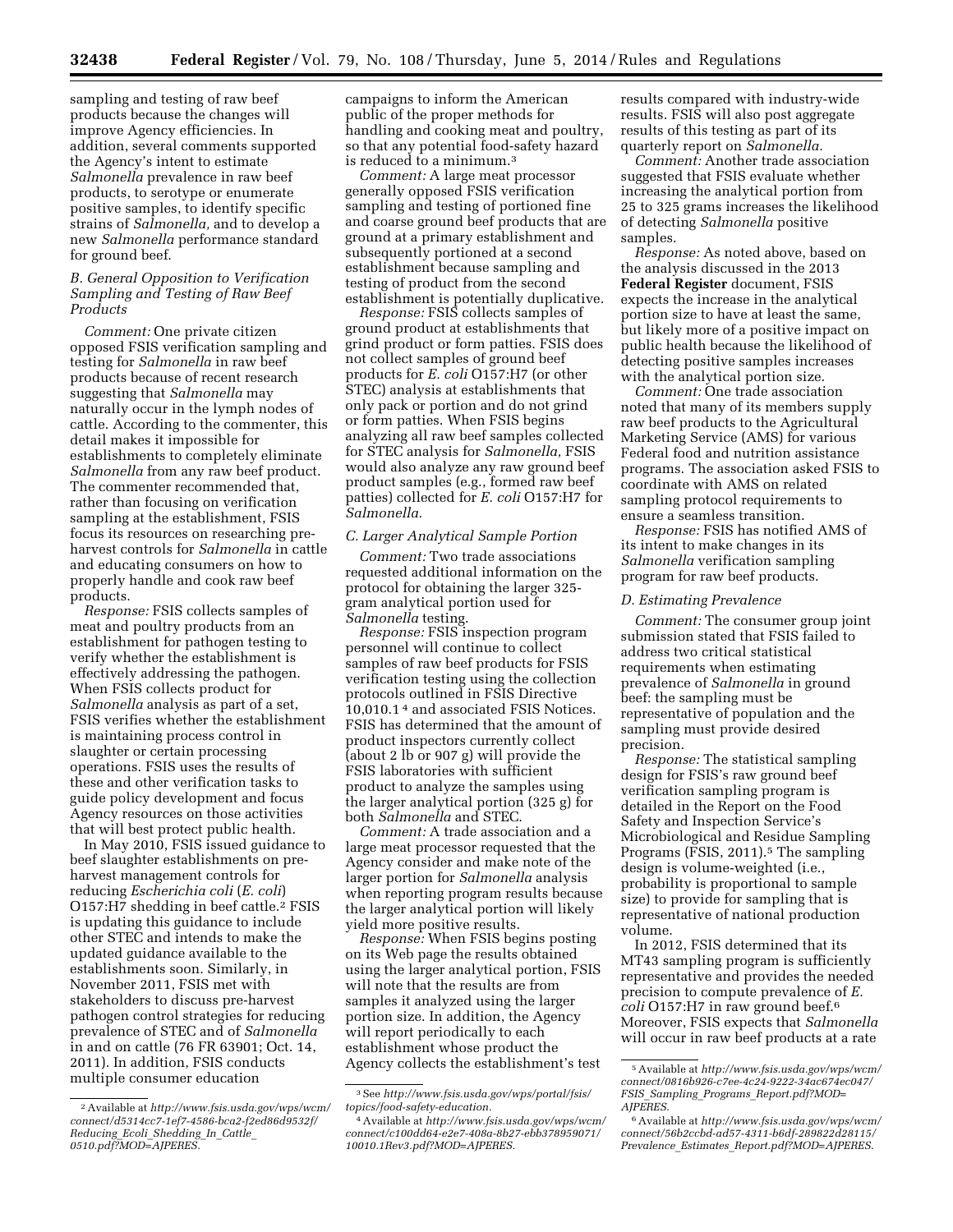higher than that for *E. coli* in raw ground beef. For these reasons, FSIS's ground beef verification sampling program will adequately support the development of an estimate of the prevalence of *Salmonella* in raw beef products.

#### *E. Risk Assessment*

*Comment:* A trade association requested that FSIS also conduct a risk assessment that addresses the risk that *Salmonella* presents in pork, chicken, turkey, and ready-to-eat products.

*Response:* As previously stated, FSIS intends to complete a risk assessment for *Salmonella* in comminuted poultry and poultry parts this fiscal year. FSIS will develop additional risk assessments concerning *Salmonella* and other products as necessary, for example, should FSIS decide to evaluate whether to propose performance standards for additional products.

# *F. Development of a Salmonella Performance Standard*

*Comment:* Because beef products have the greatest seasonal variation among the products subject to FSIS verification sampling and testing, several industry trade associations and a large meat processor asked that FSIS ensure it has data from at least a 12-month period before conducting the risk assessment and developing a performance standard.

*Response:* As the new ground beef data are collected, FSIS will evaluate the suitability of those data for use in performance standard development. It should be noted, however, that the current ground beef performance standard was developed using approximately 7 months of data.7

## *G. ''Moving Window'' Approach*

*Comment:* Several comments requested a more detailed explanation of how the ''moving window'' approach will work. More specifically, the joint submission requested additional information on how big the window would be, how often the Agency would sample product at a single establishment, and the Agency's analytical capacity to adequately take such an approach. An industry trade association requested that FSIS develop a written protocol for this approach and make the protocol available for review and comment prior to implementation.

*Response:* As explained in the August 2013 **Federal Register** document, FSIS intends to take a ''moving window'' approach when scheduling sampling

and evaluating results generated by its *Salmonella* verification testing program for ground beef products under a new performance standard. With a ''moving window'' approach, FSIS will evaluate a predetermined number of sequential results for ground beef product from a single establishment to assess process control. The size of the moving window and the threshold for positives within that window will be included in the performance standard developed. At the same time it announces the new performance standard for raw ground beef, FSIS will detail its plans for the new approach in the **Federal Register**  and consider any comments received on it prior to implementation. FSIS is considering using this approach for all *Salmonella* performance standards and will provide more explanation of how the approach will work for all classes of product.

*Comment:* Several trade associations requested clarification on how the Agency will respond with follow-up sampling in the event of a positive *Salmonella* result when the sample is negative for STEC.

*Response:* As FSIS explained in the 2013 **Federal Register** document, because FSIS does not typically consider *Salmonella* an adulterant in raw beef, when FSIS begins analyzing samples collected for STEC analysis for *Salmonella,* FSIS will not routinely conduct follow-up sampling in response to a single positive *Salmonella* result. However, if FSIS *Salmonella* testing data from an establishment show a high number of positives, high levels of *Salmonella* for each positive, or serotypes of human health significance, FSIS may perform follow-up testing or conduct a for-cause Food Safety Assessment that includes follow-up testing or take other appropriate actions, such as additional sanitary dressing verification procedures, at the establishment that produced the product.

#### *H. Import Inspection*

*Comment:* A foreign government requested clarification on regulatory control actions the Agency will take when raw beef product imported into the United States is sampled by FSIS at the port of entry and tests positive for *Salmonella.* 

*Response:* As stated above, *Salmonella* is not an adulterant in raw meat products. Therefore, a positive test result for *Salmonella* in imported raw beef product sampled by FSIS import inspection personnel would not result in regulatory control actions at port-ofentry.

FSIS does not collect imported raw products for *Salmonella* analysis. FSIS stated that it intended to begin testing for *Salmonella* imported raw beef products it samples for STEC in the August 2013 **Federal Register**  document. On June 29, 2014, FSIS will begin analyzing for *Salmonella* all imported raw beef samples it collects for STEC analysis. FSIS will post aggregate results of this testing on the FSIS Web site as part of its quarterly report on *Salmonella.* In addition, FSIS will use enumeration and serotype data of this testing to identify trends within the sampling data, to determine whether an isolate has a historical association with human illness, and to identify clusters of patterns.

#### **USDA Nondiscrimination Statement**

The U.S. Department of Agriculture (USDA) prohibits discrimination in all its programs and activities on the basis of race, color, national origin, gender, religion, age, disability, political beliefs, sexual orientation, and marital or family status. (Not all prohibited bases apply to all programs.)

Persons with disabilities who require alternative means for communication of program information (Braille, large print, audiotape, etc.) should contact USDA's Target Center at (202) 720–2600 (voice and TTY).

To file a written complaint of discrimination, write USDA, Office of the Assistant Secretary for Civil Rights, 1400 Independence Avenue SW., Washington, DC 20250–9410 or call (202) 720–5964 (voice and TTY). USDA is an equal opportunity provider and employer.

### **Additional Public Notification**

FSIS will announce this document online through the FSIS Web page located at *[http://www.fsis.usda.gov/](http://www.fsis.usda.gov/federal-register) [federal-register](http://www.fsis.usda.gov/federal-register)*.

FSIS will also make copies of this **Federal Register** publication available through the FSIS Constituent Update, which is used to provide information regarding FSIS policies, procedures, regulations, **Federal Register** notices, FSIS public meetings, and other types of information that could affect or would be of interest to constituents and stakeholders. The Update is communicated via Listserv, a free electronic mail subscription service for industry, trade groups, consumer interest groups, health professionals, and other individuals who have asked to be included. The Update is also available on the FSIS Web page. In addition, FSIS offers an electronic mail subscription service which provides automatic and customized access to

<sup>7</sup>Available at *[http://www.fsis.usda.gov/wps/wcm/](http://www.fsis.usda.gov/wps/wcm/connect/317ae862-1980-4c87-9bea-85bf4491b420/rwgrbeef.pdf?MOD=AJPERES) [connect/317ae862-1980-4c87-9bea-85bf4491b420/](http://www.fsis.usda.gov/wps/wcm/connect/317ae862-1980-4c87-9bea-85bf4491b420/rwgrbeef.pdf?MOD=AJPERES) [rwgrbeef.pdf?MOD=AJPERES](http://www.fsis.usda.gov/wps/wcm/connect/317ae862-1980-4c87-9bea-85bf4491b420/rwgrbeef.pdf?MOD=AJPERES)*.